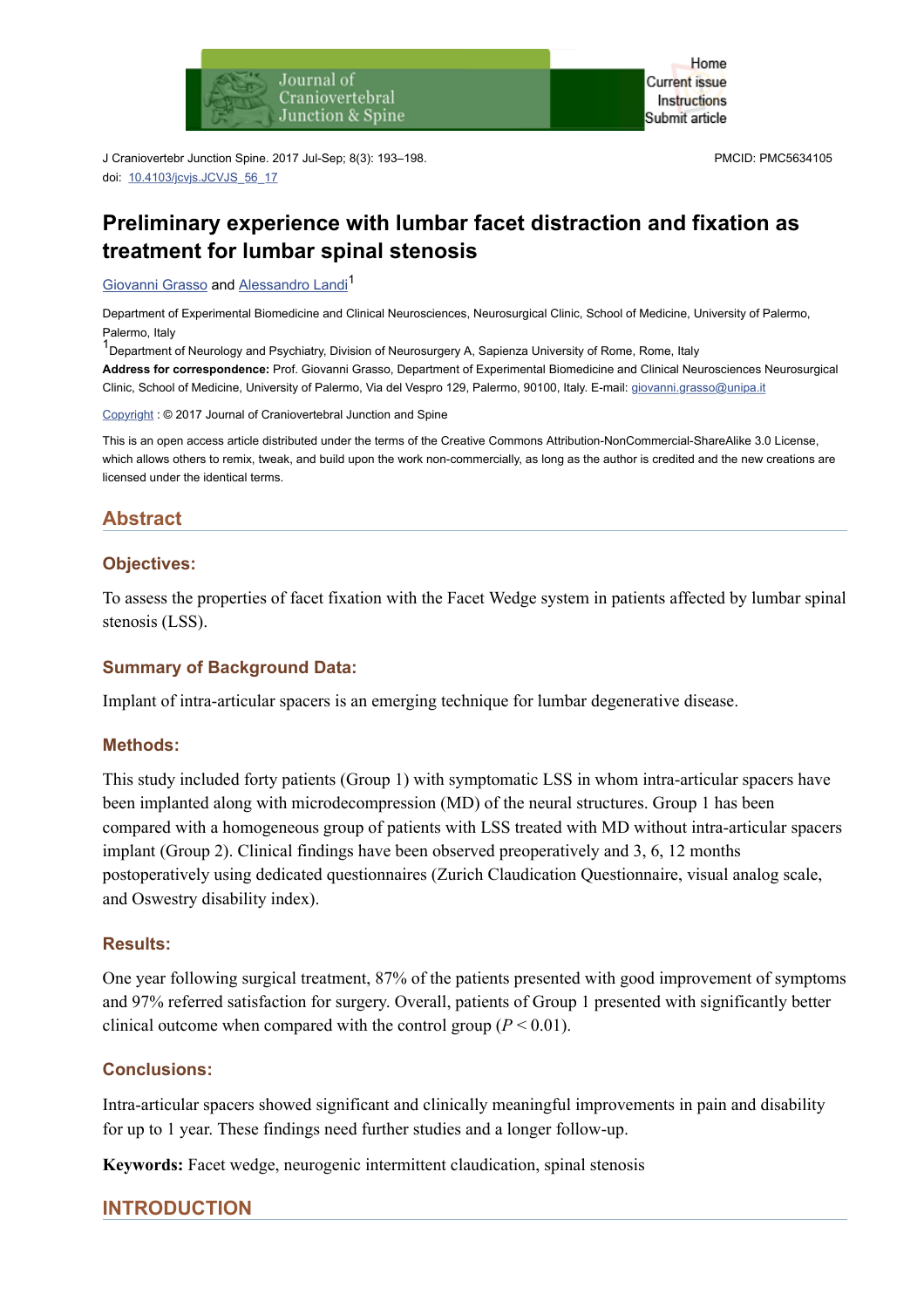Lumbar spinal stenosis (LSS) is a degenerative, developmental, or congenital disorder where spine extension causes constriction of the nerve roots leaving the vertebral column. The degenerative type occurs most often, especially in those 50–60 years of age.[[1](#page-5-0)] Arthritic invasion reduces the foraminal aperture resulting in the primary patient complaint of intermittent neurogenic claudication (INC). INC is the most specific symptom of spinal stenosis. It is defined as pain, paresthesia, and cramping of one or both lower extremities, due to neurologic compromise, appearing during walking or standing and relieved by sitting. People with the congenital type may complain earlier in life since the stenosis is a result of congenitally anatomic changes or malformations. Finally, in developmental spinal stenosis, the narrow spinal canal is caused by a growth disturbance of the posterior elements in the spinal canal.

LSS may occur at different localizations of the spinal canal. In central canal stenosis, nerve roots and the cauda equina are usually compressed. Lateral recess stenosis and foraminal stenosis produce compression of the nerve roots as they leave the spine. Besides INC, symptoms of LLS include lower back pain, unilateral or bilateral groin and leg pain, numbness, or weakness.

Because of the aging of the population, the medical community is facing a very wide variety of degenerative changes of the lumbar spine, and the treatment of symptomatic LSS is certainly among the major clinical challenges. As the available scientific evidence on the diagnosis and treatment of this entity is not completely consistent,[\[2\]](#page-5-1) there is no currently a consensus for the treatment of LSS, especially for older patients. The optimum treatment for LSS is generally considered to be surgical intervention, as two randomized clinical trials comparing conservative treatment with conventional bony decompression resulted in treatment effects in favor of surgery.[\[3,](#page-5-2)[4](#page-5-3)] Considering the destructive nature of bony decompressive surgery of the spinal column when performing lumbar spine laminectomy,[[5\]](#page-5-4) the resulting instability often requires subsequent instrumental spondylodesis.[\[6\]](#page-5-5)

Recently, various microdecompression (MD) methods have been used for the treatment of LSS.[[7](#page-5-6),[8](#page-5-7)] Common characteristics of these techniques are smaller incisions, preservation of stabilizing ligamentous and bony spinal structures, and preservation of paraspinal muscles. However, despite the many advantages, MD can lead to an ongoing instability at the operational segment.

More than 10 years ago, Goel proposed an alternative method of treatment for spinal degeneration, which involved distraction of the facets by using the "Goel facet spacers."[\[9,](#page-5-8)[10\]](#page-5-9) (US Patent No. 9668783 B2 - Goel - Devices and method for spondylotic disease) Although the technique of introduction of the spacers into the facet joint varied in the lumbar spine, when compared to the cervical and dorsal spines, the basic concept and principle of its action was similar.[[10,](#page-5-9)[11\]](#page-5-10) The process of facet distraction resulted in a remarkable reversal of almost the entire range of changes in the degeneration of the spine.[\[12\]](#page-5-11) Recently, a facet fixation technique using the Facet Wedge<sup>®</sup> (FW) system has been reproposed.[[13\]](#page-5-12) Combining the principles of mechanical friction-based blockade and facet screws, FW offers a novel posterior approach in achieving primary stability in spinal fixation in a minimally invasive approach. Furthermore, considering that facet instability, rather than disc degeneration, could be the primary pathogenic factor that initiates a cascade of events, ultimately resulting in spinal canal stenosis,[\[14](#page-6-0)] facet distraction and fixation aims not only in maintaining spinal stability but also in reversal of several pathological events in the lumbar spine that are associated with degenerative/spondylotic lumbar canal stenosis.[\[14,](#page-6-0)[15\]](#page-6-1)

In this study, we have attempted to verify the properties of facet fixation with the FW system in patients affected by LSS.

# **METHODS**

### **Patient populations and indications**

In this study, forty consecutive patients with symptomatic LSS (Group 1) in whom FW device has been implanted along with MD of the spinal canal were prospectively analyzed. The surgical database at this institution was queried to identify forty patients with LSS as control (Group 2), corresponding to the same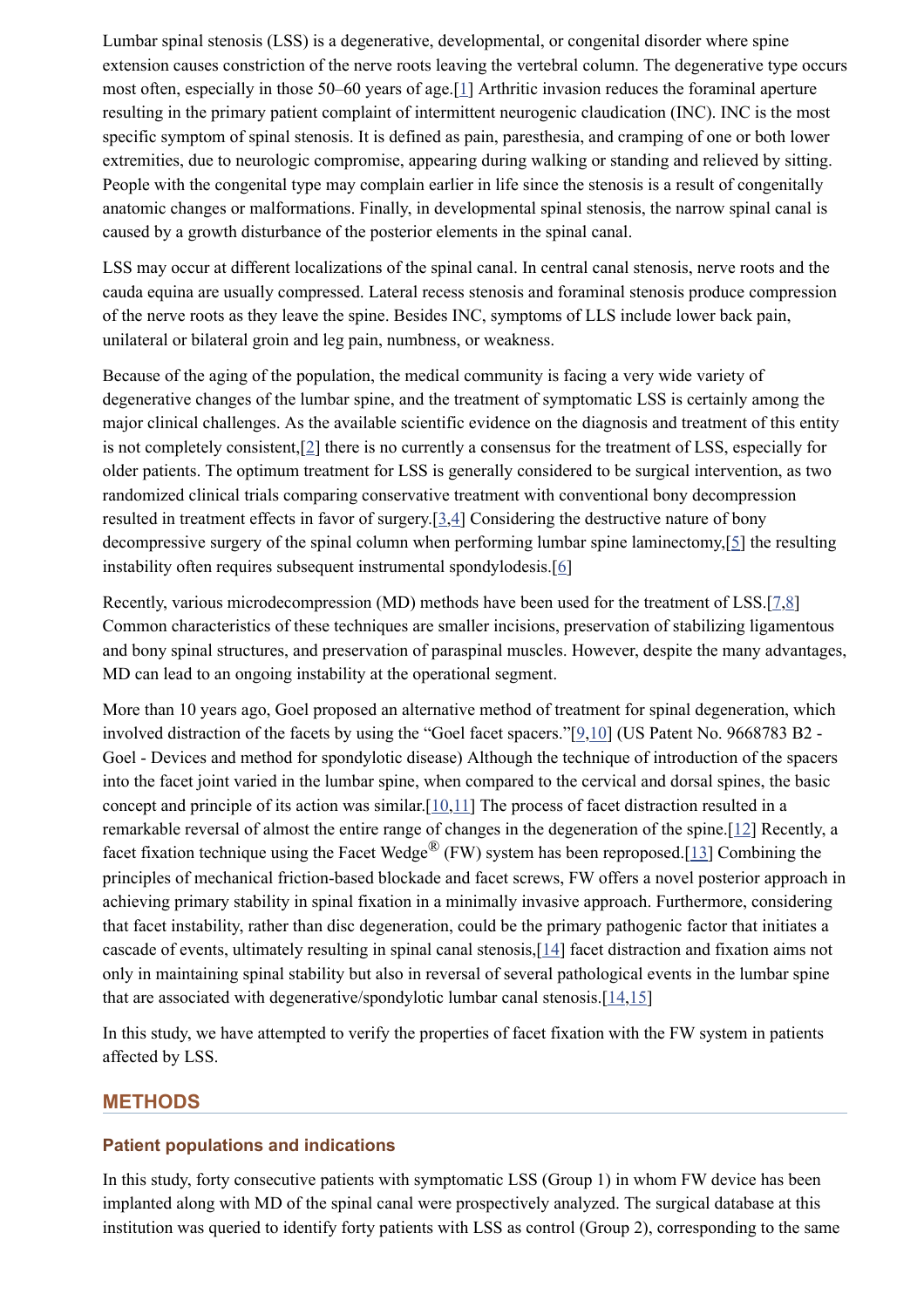levels of operation with Group 1, where MD without FW implant was performed. [Table 1](https://www.ncbi.nlm.nih.gov/pmc/articles/PMC5634105/table/T1/) shows the demographic data for all the patients.

Inclusion criteria were age ≥45 years, persistent leg, buttock, or groin pain, with or without back pain, which was relieved by lumbar flexion, symptomatic and undergoing unsuccessful conservative treatment for at least 6 months, diagnosis of LSS (both central and lateral), defined as 25%–50% reduction in lateral/lumbar spinal canal diameter compared to adjacent levels, and radiographic evidence of thecal sac and/or cauda equine compression, nerve root impingement by either osseous or nonosseous elements, and/or hypertrophic facets with canal encroachment. Exclusion criteria included LSS at three or more levels, Grade II–V spondylolisthesis, significant lumbar instability, important systemic diseases, vertebral osteoporosis, or history of vertebral fracture.

For all patients, medical history was carefully investigated, physical examination along with neurological evaluation was achieved. X-rays (standing anteroposterior, lateral lumbar, flexion/extension lateral lumbar) and magnetic resonance imaging or computed tomography of the lumbar spine were performed in all the cases. The Zurich Claudication Questionnaire (ZCQ) was utilized to assess patient-reported measures of symptom severity, physical function, and patient satisfaction. Extremity and axial pain severity were measured with a 100 mm visual analog scale (VAS). The degree of back-specific functional disability was assessed with the Oswestry disability index (ODI).

### **The Facet Wedge system**

FW is intended for the fixation of the spine through distraction and immobilization of the facet joints, at one or two levels, from L1 to S1.[[13](#page-5-12)] It is a titanium implant configured to be placed in the plane of the facet joint, between the diarthrodial surfaces of the facet joint and as a mechanical spacer to distract the facet faces. Following FW insertion, two self-locking screws strengthen the system in the facet joint [ [Figure 1\]](https://www.ncbi.nlm.nih.gov/pmc/articles/PMC5634105/figure/F1/).

#### **Operative technique**

Patients were operated on while under general anesthesia in a prone position and received an antibiotic prophylaxis before the surgery.

Briefly, a midline skin incision of approximately 3–4 cm was made above the spinous processes of the stenotic level. After the fascia was opened in a vertical way, blunt dissection of the muscle fibers in an oblique way, onto the lateral aspect of the facet joint, was performed. Upon facet joint identification, the capsule was opened to visualize the facet joint entry. In case of any osteophytes, they were removed to get a proper access into the joint. To ensure an optimal implant placement, a graft bed was prepared with a reamer. Following such a step, the FW was inserted into the facet joint and secured by screws insertion. The appropriate measure of the FW (small, medium, or large) and the following distraction were chosen with the aim to restore the normal alignments of the facets and dimensions of the canal.<sup>[[14](#page-6-0)]</sup> Following FW implant, MD was carried out. Briefly, laminotomy was performed preserving as much of the facet joints as possible. If bilateral lateral recess stenosis was present, laminotomy was performed on both sides. Under surgical microscope, the upper and lower lamina were partially removed in the area of the ligamentum flavum insertion. The basal part of the spinous process of the caudal half of the cranial lamina and a small cranial portion of the caudal lamina were removed with a high-speed drill. Following sufficient resection of the bony segment, the ligamentum flavum was removed. Radicular decompression in the foramen was also performed if required.

Patients were generally allowed to walk with a corset brace the day following the surgery, and corset brace use was recommended for 4–6 weeks. Rehabilitation was not generally recommended.

#### **Clinical outcome measurement**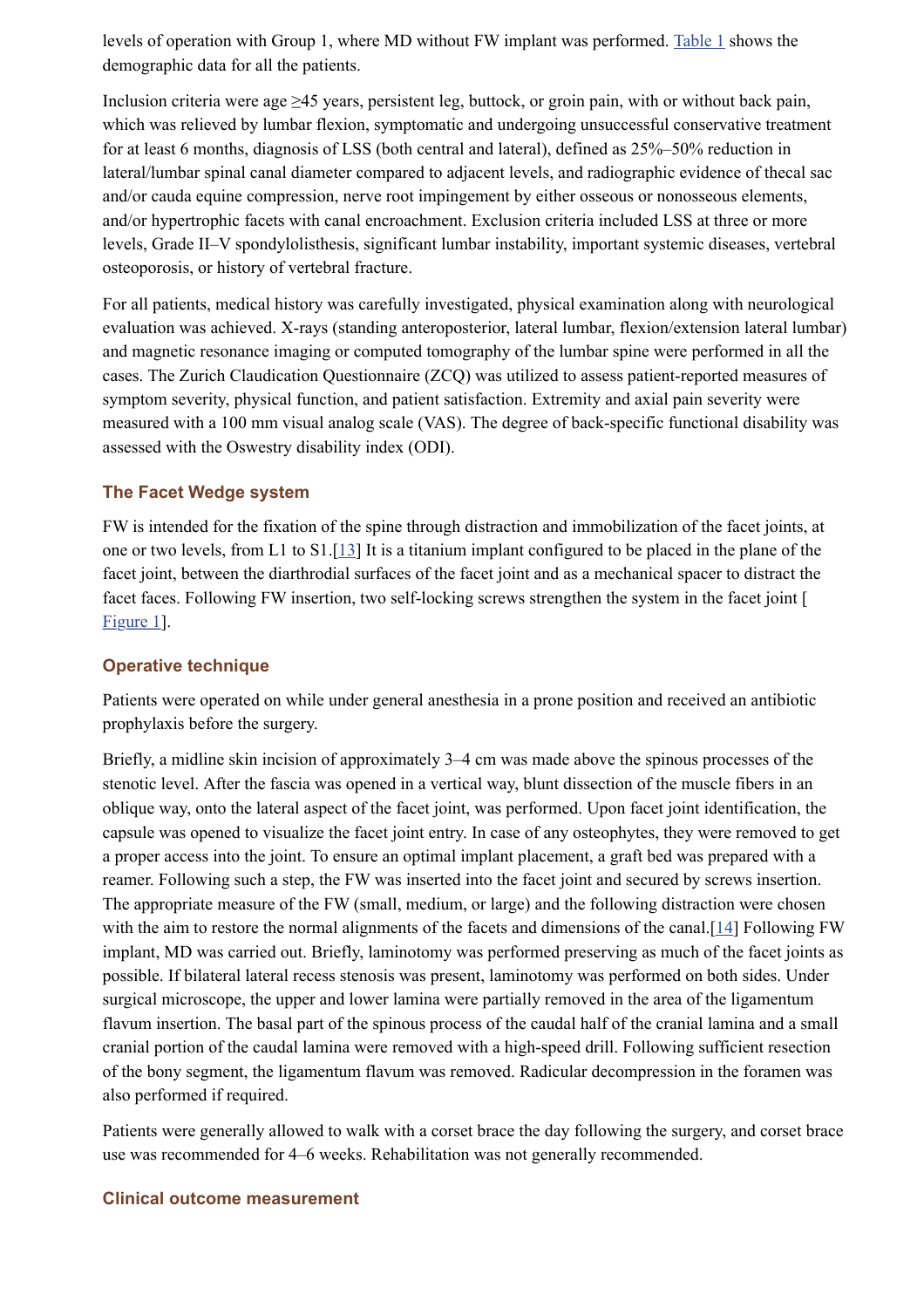We observed clinical findings preoperatively and 3, 6, 12 months postoperatively using dedicated questionnaires. The VAS, ODI, and ZCQ patient assessment scales were used to evaluate the outcome in this study. These assessments are reported for baseline and at 1 month, 6 months, and 1 year postoperatively. The VAS provides a numerical measurement of back and leg pain intensity on a 10-point continuum, with 1 denoting no pain and 10 indicating the worst pain possible. The ODI provides a measurement of functional disability resulting from chronic back pain. ODI scores range from 0 to 100, with higher scores signifying greater disability. The ZCQ is a validated patient-reported outcomes tool. ZCQ consists of symptom severity and physical function domains that are recorded at baseline and at each follow-up interval. In addition, ZCQ also contains a patient satisfaction domain that is completed only at follow-up. For each ZCQ domain, higher scores indicate worse patient condition. As a validated patient outcome tool is specific to LSS, ZCQ provides information specifically related to spinal disability.

### **Statistical analysis**

Data were reported as mean  $\pm$  standard deviation, and categorical data were reported as frequencies and percentages. The clinical results were analyzed using the analysis of variance Chi-square test, Fisher's exact test, Kruskal–Wallis test, and McNemar test.

### **RESULTS**

### **Patient population**

Patients were compared in terms of sex, symptoms, and age. Demographic differences among the groups were not statistically significant  $(P > 0.05)$ .

A total of eighty FWs, two for each level, were inserted in Group 1. Only one stenotic level was treated. The most common level of insertion was L4–L5. The most common device size used was the medium size. No infections were observed in all the patients. None of the patients underwent re-exploration of the region or needed any additional surgical procedure for the lumbar spine.

The follow-up period ranged from 12 to 14 months (mean 12.3 months). One year following surgical treatment, 87% of the patients of Group 1 presented with a very good improvement of symptoms and 97% of patients referred satisfaction for surgery. Overall, the patients of Group 1 presented significantly better clinical outcome when compared with the control group (Group 2) (*P* < 0.01). ZCQ, VAS, and ODI score improved in all the groups at 6 months following surgery and at 1-year follow-up [[Figure 2\]](https://www.ncbi.nlm.nih.gov/pmc/articles/PMC5634105/figure/F2/). Significant statistical differences were noted in all the groups when comparing the clinical outcome measures from baseline to 1-year follow-up. A better clinical outcome was observed in Group 1 when compared with Group 2 ( $P < 0.01$ ). The mean preoperative and postoperative ZCQ, VAS, and ODI scores are reported in [Table 2](https://www.ncbi.nlm.nih.gov/pmc/articles/PMC5634105/table/T2/).

### **DISCUSSION**

Lumbar spinal degeneration leading to lumbar canal stenosis is a disabling clinical condition.

The most accepted pathogenetic mechanism is related to a cascade of processes starting with disc degeneration.[\[16](#page-6-2)] However, recently, Goel has suggested an alternative hypothesis identifying the facet damage as primum movens for spinal degeneration.[\[11,](#page-5-10)[14\]](#page-6-0) Reduction of the interfacet distance and the subsequent instability may play a role in the pathogenesis of the entire spectrum of spondylosis.[[11](#page-5-10)] Facet degeneration would lead to the well-known events that ultimately result in stenosis of the spinal canal and intervertebral neural foramina such as reduction in disc height, bulge of the posterior anulus/posterior longitudinal ligament, invagination and hypertrophy of the ligamentum flavum. Accordingly, the frequently observed facet hypertrophy in lumbar canal stenosis could be the physical consequence of facet overload and back pain could be its symptomatic manifestation.

To date, treatment of degenerative spine disease encompasses decompression of the neural elements with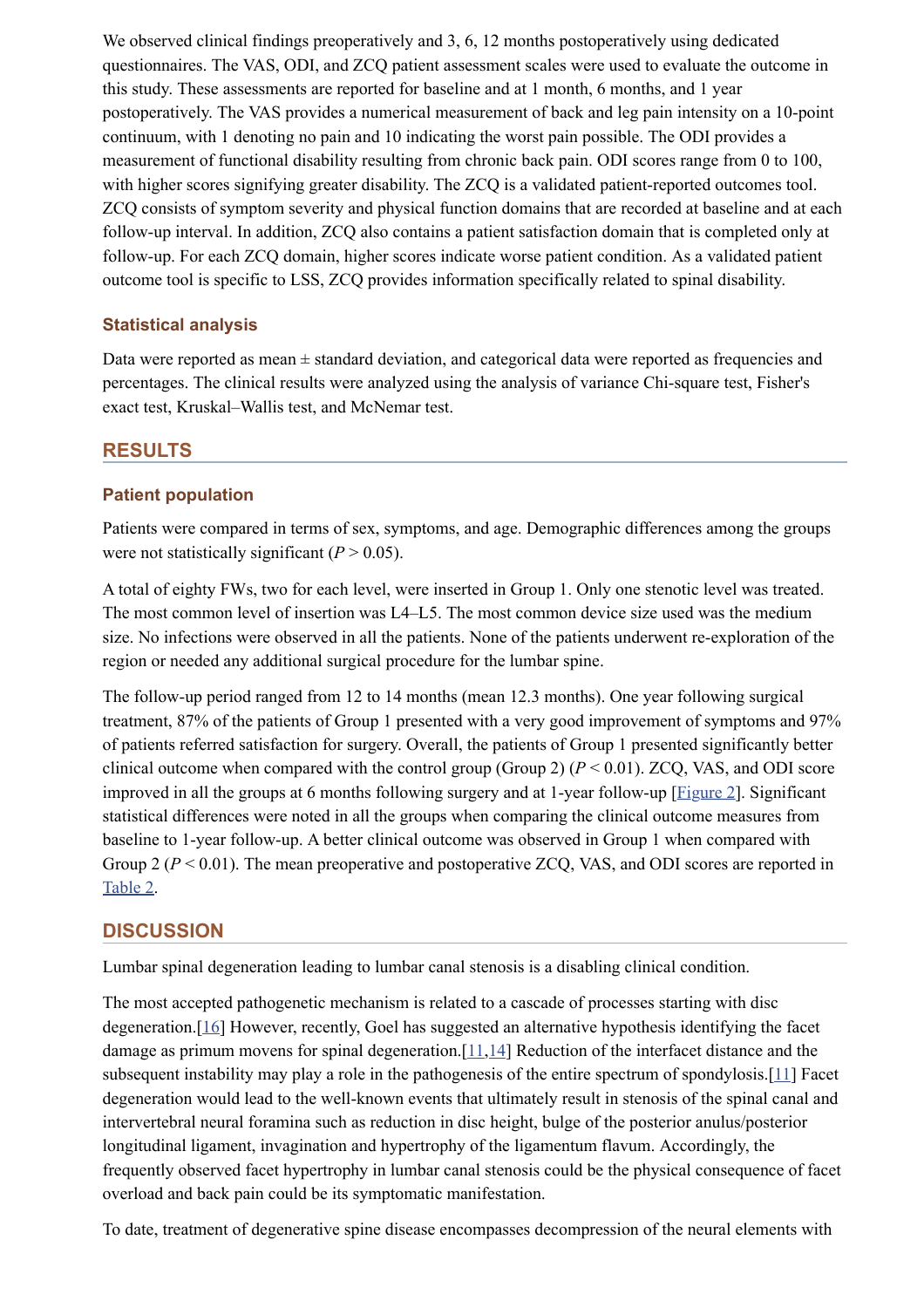or without instrumentation and fusion. Increasing in the understanding of spinal biomechanics, proliferation of sophisticated spinal devices, refinement of surgical approaches to the spine, and the development of microsurgical and minimally invasive methods have made it possible to successfully treat several pathologies of the spine. When we examine the issue of posterior spinal disease and LSS, it is well known that it should be considered both the natural history of the disease process and the iatrogenic instability resulting from a surgical decompression. As in a large majority of these patients, the symptoms encompass from radicular to central canal compression; they can require decompression of the paramedian lamina and at least the medial third or half of the facet complex. This is often associated with microdiscectomy. Progressive resection of these structures can result in progressive spinal instability.[[17](#page-6-3)]

In this scenario, a facet fixation technique with the FW system has recently been proposed.[\[13](#page-5-12)] Combining the principles of mechanical friction-based blockade and facet screws, FW offers a novel posterior approach in achieving primary stability in spinal fixation with a minimally invasive approach.[[13](#page-5-12)] Furthermore, considering that facet instability, rather than disc degeneration, could be the primary pathogenic factor that initiates a cascade of events resulting in spinal canal stenosis,[\[11](#page-5-10)[,14](#page-6-0)] facet distraction and fixation aims not only in maintaining spinal stability but also in reversal of several pathological events that are associated with degenerative/spondylotic LSS.

In this study, we prospectively analyzed patient data collected over 1 year to evaluate the properties of FW implant in patients with LLS in whom the FW system has been inserted along with MD of the neural structures. One year following surgical treatment, 87% of the patients presented a very good improvement of symptoms, and 97% of patients referred satisfaction for surgery as compared with patients treated by the solely MD.

No complications were associated with such a kind of surgery. In particular, FW systems showed significant and clinically meaningful improvements in pain and disability since the first 6-month postsurgery for up to 1 year. Our findings are in agreement with those of the previous studies that in shorter follow-up have shown the safety of the lumbar facet distraction and fixation.[\[11](#page-5-10)]

The results of this study lead to the overall conclusion that LLS treated with FW device is a safe treatment option to classic MD. The use of the FW system, however, does not preclude subsequent decompressive surgery and pedicle screw fixation if further required.

In the so-called "minimally invasive surgery," facet distraction and fixation takes the chance to gain in importance and popularity, especially if used in selected patients. It should be considered, however, that, similarly to other novel technologies and techniques in spine surgery developed in recent decades, the early optimism has since waned significantly as a result in exceeding indication thus causing unfavorable outcomes. The drawback of this study is the short follow-up. This, however, does not affect the value of the results of this preliminary report that adds new insight into the pertinent literature. FW implant and MD may be considered as an alternative treatment for LSS. Its effectiveness compared with laminectomy and fusion is unknown, and a direct comparison between the two procedures in a prospectively multicenter randomized controlled study would address an important issue. Furthermore, a longer follow-up, already ongoing, will provide new leading information.

# **CONCLUSIONS**

Facet distraction and fixation with FW system along with MD of the neural structures has demonstrated to be a safe and effective alternative to other techniques. In addition, considering that facet instability could be involved in the cascade of events that ultimately result in spinal canal stenosis, FW implant offers the opportunity to directly counteract part of the pathogenetic mechanisms underlying LSS.

### **Financial support and sponsorship**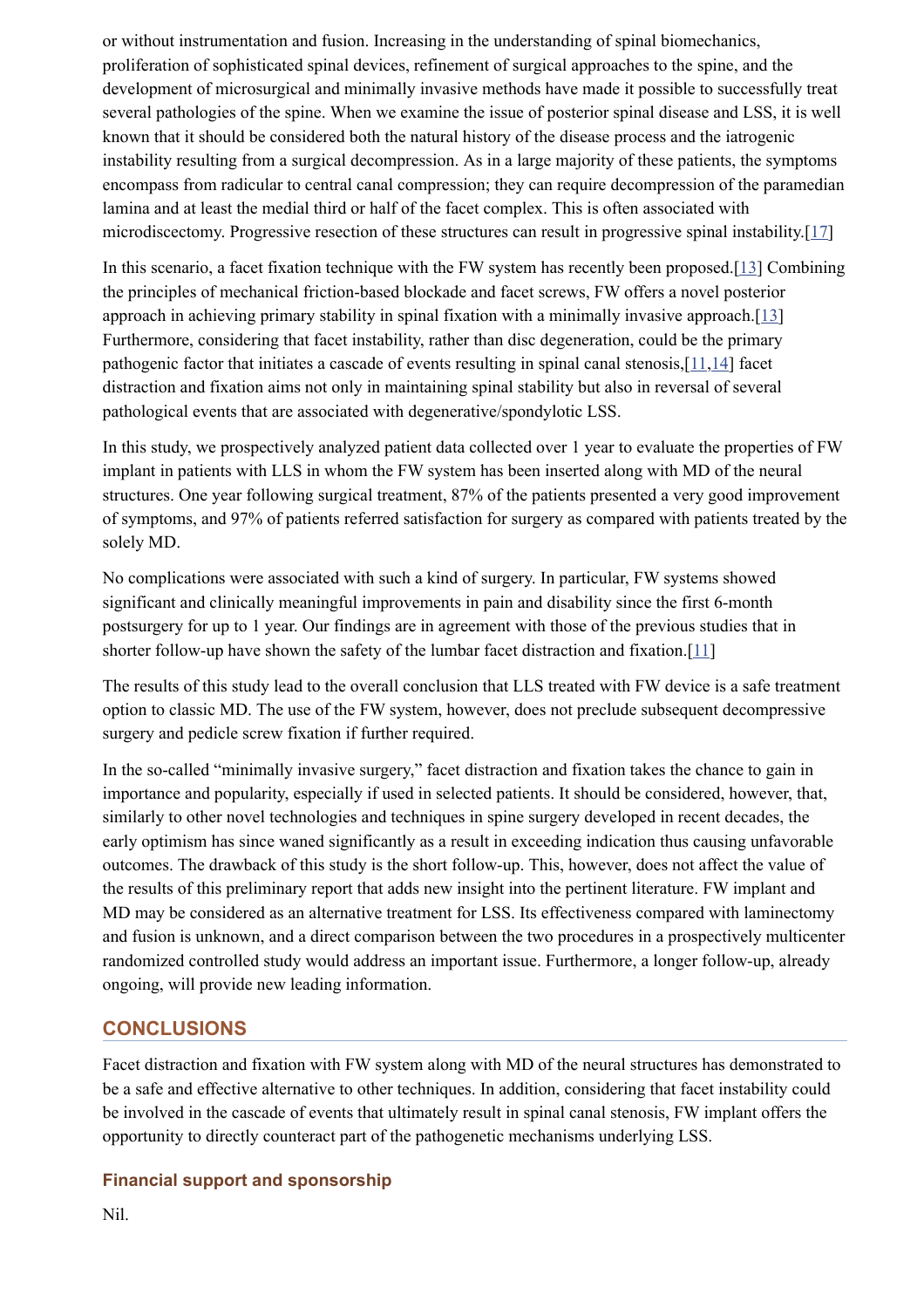### **Conflicts of interest**

There are no conflicts of interest.

# **Acknowledgment**

The results of this study were partially presented at the World Spine 7 meeting, April 15–17, 2016, Delhi, India.

# **REFERENCES**

<span id="page-5-0"></span>1. Fraser JF, Huang RC, Girardi FP, Cammisa FP., Jr Pathogenesis, presentation, and treatment of lumbar spinal stenosis associated with coronal or sagittal spinal deformities. Neurosurg Focus. 2003;14:e6.

<span id="page-5-1"></span>2. Watters WC, 3rd, Baisden J, Gilbert TJ, Kreiner S, Resnick DK, Bono CM, et al. Degenerative lumbar spinal stenosis: An evidence-based clinical guideline for the diagnosis and treatment of degenerative lumbar spinal stenosis. Spine J. 2008;8:305–10. [PubMed: 18082461]

<span id="page-5-2"></span>3. Malmivaara A, Slätis P, Heliövaara M, Sainio P, Kinnunen H, Kankare J, et al. Surgical or nonoperative treatment for lumbar spinal stenosis? A randomized controlled trial. Spine (Phila Pa 1976) 2007;32:1–8. [PubMed: 17202885]

<span id="page-5-3"></span>4. Weinstein JN, Tosteson TD, Lurie JD, Tosteson AN, Blood E, Hanscom B, et al. Surgical versus nonsurgical therapy for lumbar spinal stenosis. N Engl J Med. 2008;358:794–810. [PMCID: PMC2576513] [PubMed: 18287602]

<span id="page-5-4"></span>5. Airaksinen O, Herno A, Kaukanen E, Saari T, Sihvonen T, Suomalainen O. Density of lumbar muscles 4 years after decompressive spinal surgery. Eur Spine J. 1996;5:193–7. [PubMed: 8831123]

<span id="page-5-5"></span>6. Fox MW, Onofrio BM, Onofrio BM, Hanssen AD. Clinical outcomes and radiological instability following decompressive lumbar laminectomy for degenerative spinal stenosis: A comparison of patients undergoing concomitant arthrodesis versus decompression alone. J Neurosurg. 1996;85:793–802. [PubMed: 8893716]

<span id="page-5-6"></span>7. Alimi M, Hofstetter CP, Pyo SY, Paulo D, Härtl R. Minimally invasive laminectomy for lumbar spinal stenosis in patients with and without preoperative spondylolisthesis: Clinical outcome and reoperation rates. J Neurosurg Spine. 2015;22:339–52. [PubMed: 25635635]

<span id="page-5-7"></span>8. Banczerowski P, Czigléczki G, Papp Z, Veres R, Rappaport HZ, Vajda J. Minimally invasive spine surgery: Systematic review. Neurosurg Rev. 2015;38:11–26. [PubMed: 25199809]

<span id="page-5-8"></span>9. Goel A. Atlantoaxial joint jamming as a treatment for atlantoaxial dislocation: A preliminary report. Technical note. J Neurosurg Spine. 2007;7:90–4. [PubMed: 17633495]

<span id="page-5-9"></span>10. Goel A, Shah A. Facetal distraction as treatment for single-and multilevel cervical spondylotic radiculopathy and myelopathy: A preliminary report. J Neurosurg Spine. 2011;14:689–96. [PubMed: 21417697]

<span id="page-5-10"></span>11. Goel A, Shah A, Jadhav M, Nama S. Distraction of facets with intraarticular spacers as treatment for lumbar canal stenosis: Report on a preliminary experience with 21 cases. J Neurosurg Spine. 2013;19:672– 7. [PubMed: 21923239]

<span id="page-5-11"></span>12. Goel A, Shah A, Gupta SR. Craniovertebral instability due to degenerative osteoarthritis of the atlantoaxial joints: Analysis of the management of 108 cases. J Neurosurg Spine. 2010;12:592–601. [PubMed: 20515343]

<span id="page-5-12"></span>13. Hartensuer R, Riesenbeck O, Schulze M, Gehweiler D, Raschke MJ, Pavlov PW, et al. Biomechanical evaluation of the Facet Wedge: A refined technique for facet fixation. Eur Spine J. 2014;23:2321–9.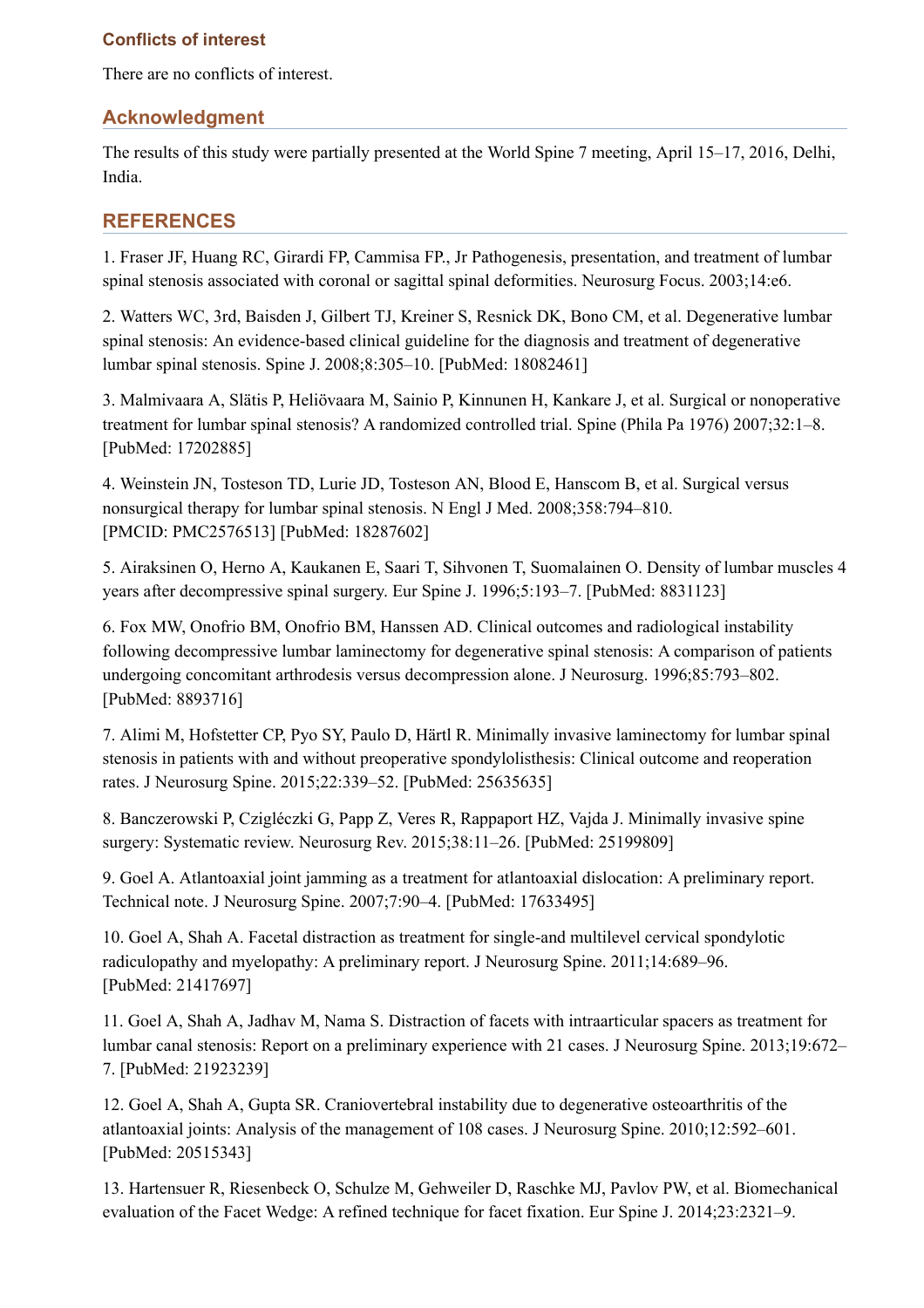[PubMed: 25155837]

<span id="page-6-0"></span>14. Goel A. Facet distraction spacers for treatment of degenerative disease of the spine: Rationale and an alternative hypothesis of spinal degeneration. J Craniovertebr Junction Spine. 2010;1:65–6. [PMCID: PMC3075831] [PubMed: 21572626]

<span id="page-6-1"></span>15. Goel A. Relevance of Goel's hypothesis regarding pathogenesis of degenerative spondylosis and its implications on facet distraction surgery. J Craniovertebr Junction Spine. 2012;3:39–41. [PMCID: PMC3777309] [PubMed: 24082681]

<span id="page-6-2"></span>16. Dunlop RB, Adams MA, Hutton WC. Disc space narrowing and the lumbar facet joints. J Bone Joint Surg Br. 1984;66:706–10. [PubMed: 6501365]

<span id="page-6-3"></span>17. Yone K, Sakou T, Kawauchi Y, Yamaguchi M, Yanase M. Indication of fusion for lumbar spinal stenosis in elderly patients and its significance. Spine (Phila Pa 1976) 1996;21:242–8. [PubMed: 8720411]

# **Figures and Tables**

### **Table 1**

| <b>Characteristic</b> |                 | Value           |
|-----------------------|-----------------|-----------------|
|                       | Group 1         | Group 2         |
| Number                | 40              | 40              |
| Sex                   |                 |                 |
| Male                  | 22              | 19              |
| Female                | 18              | 21              |
| Age (yrs)             |                 |                 |
| $Mean \pm SD$         | $60.3 \pm 3.2*$ | $57.31 \pm 6.2$ |
| Range                 | 50-74           | 55-76           |

SD - Standard deviation

Demographic data

### **Figure 1**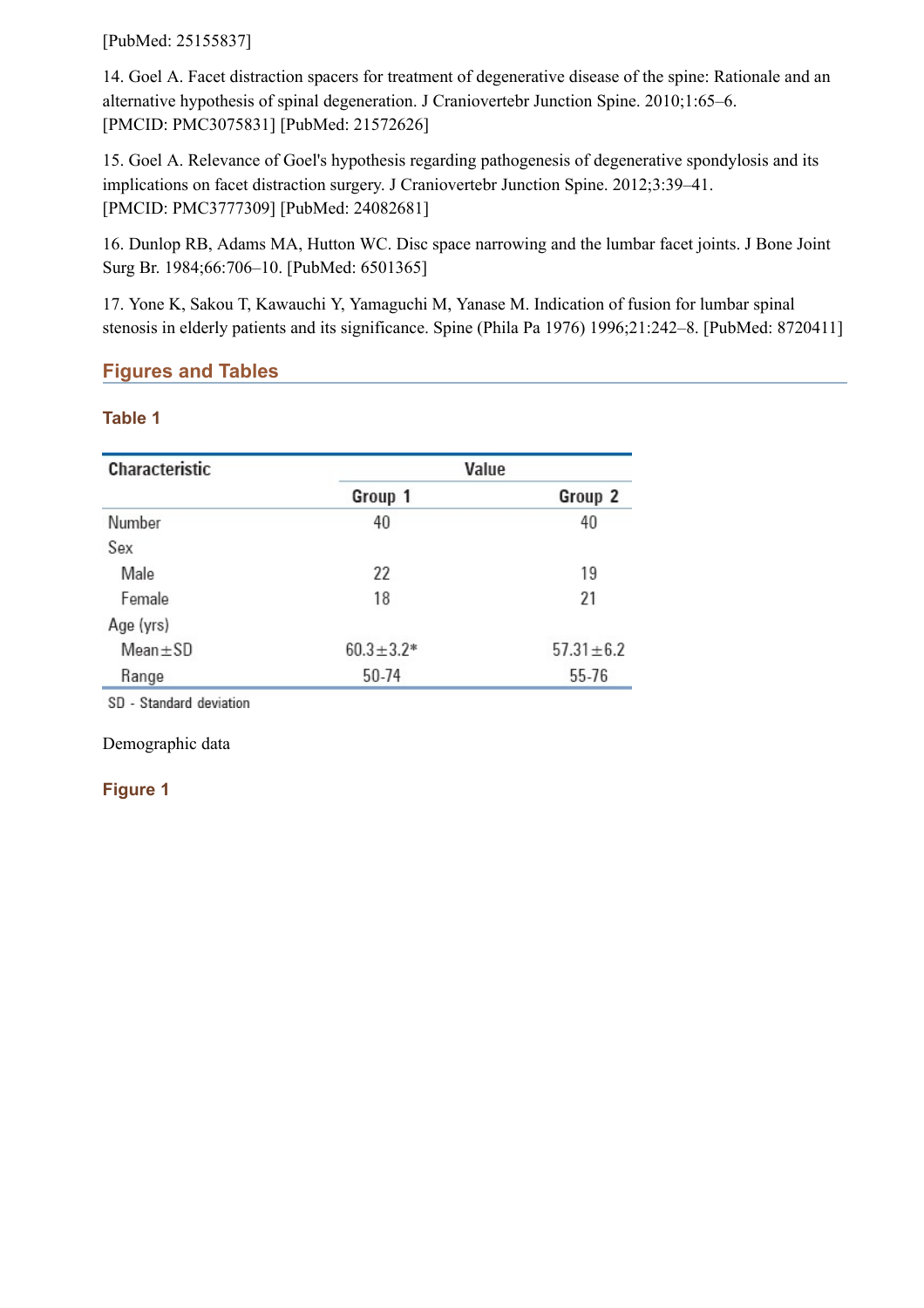

(a) Photograph showing the Facet Wedge system. It is a titanium implant tailored to be placed in the plane of the facet joint between the diarthrodial surfaces of the facet joint and as a mechanical spacer to distract the facet faces (left). Following Facet Wedge insertion, two self-locking screws strengthen the system in the facet joint (right); (b) postoperative computerized tomography scan showing the Facet Wedges implant in L4–L5 level (left coronal, right axial)

# **Figure 2**